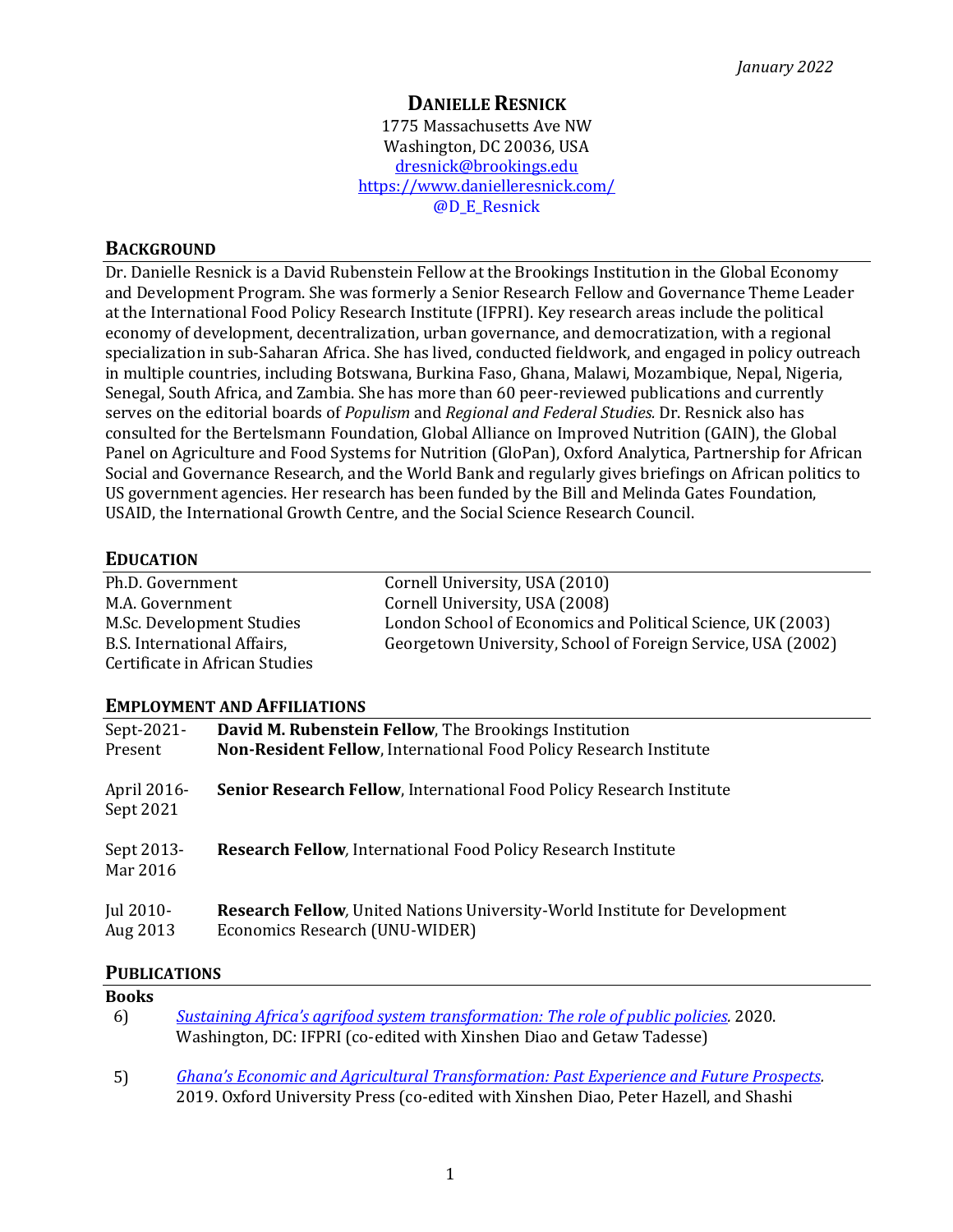Kolavalli)

- 4) *[African Development: Making Sense of the Issues and Actors](https://www.rienner.com/uploads/5b294cdf5d91e.pdf) (3rd Edition).* 2018. Boulder, CO: Lynne Rienner Publishers (co-authored with Todd Moss).
- 3) *[African Youth and the Persistence of Marginalization: Employment, politics, and prospects for](https://www.routledge.com/African-Youth-and-the-Persistence-of-Marginalization-Employment-politics/Resnick-Thurlow/p/book/9781138630451?utm_source=cjaffiliates&utm_medium=affiliates&cjevent=ed575989747c11ec819562ab0a82b820)  [change.](https://www.routledge.com/African-Youth-and-the-Persistence-of-Marginalization-Employment-politics/Resnick-Thurlow/p/book/9781138630451?utm_source=cjaffiliates&utm_medium=affiliates&cjevent=ed575989747c11ec819562ab0a82b820)* 2015. London, UK: Routledge (co-edited with James Thurlow)
- 2) *[Urban Poverty and Party Populism in African Democracies.](https://www.cambridge.org/core/books/urban-poverty-and-party-populism-in-african-democracies/4AE03CBFA661306A27B3C79F2B71F35B)* 2013. New York, NY: Cambridge University Press.
- 1) *[Democratic Trajectories in Africa: Unraveling the Impact of Foreign Aid.](https://oxford.universitypressscholarship.com/view/10.1093/acprof:oso/9780199686285.001.0001/acprof-9780199686285)* 2013. Oxford, UK: Oxford University Press (co-edited with Nicolas van de Walle).

### **Journal Articles**

- 31) "Zambia: How the Opposition Won," 2022. *Journal of Democracy.* Vol.33, Issue 1: 70-84.
- 30) "Viewpoint: Rigorous monitoring is necessary to guide food system transformation in the countdown to the 2030 global goals," 2021. *[Food Policy.](https://linkinghub.elsevier.com/retrieve/pii/S0306919221001433)* Vol.104. (with Jessica Fanzo, Lawrence Haddad, Kate Schneider, et al.)
- 29) "Does accountability undermine service delivery? The impact of devolving agriculture in Ghana," 2021. *[European Journal of Development Research.](https://link.springer.com/article/10.1057%2Fs41287-021-00408-x)*
- 28) "SARS-CoV-2 Surveillance in the Middle East and North Africa: Longitudinal Trend Analysis." 2021. *[Journal of Medical Internet Research,](https://www.jmir.org/2021/1/e25830/)* Vol.23(1) (with Lori Post, Emily Marogi, et al.).
- 27) "Taxing informality: Compliance and Policy Preferences in urban Zambia." 2021. *[Journal of](https://www.tandfonline.com/doi/full/10.1080/00220388.2020.1841171)  [Development Studies.](https://www.tandfonline.com/doi/full/10.1080/00220388.2020.1841171)* Vol.57(7): 1063-1085.
- 26) "Informal vendors and food systems planning in an emerging African city." 2021. *[Food](https://www.sciencedirect.com/science/article/pii/S0306919220302037) [Policy.](https://www.sciencedirect.com/science/article/pii/S0306919220302037)* Vol.103 (with Stacey Giroux, Jordan Blekking, Kurt Waldman, and Daniel Fobi).
- 25) "The politics of urban governance in sub-Saharan Africa." 2021, Vol.31(1): 139-161. *[Regional & Federal Studies.](https://www.tandfonline.com/doi/full/10.1080/13597566.2020.1774371)*
- 24) "A SARS-CoV-2 Surveillance System in Sub-Saharan Africa: Modeling Study for Persistence and Transmission to Inform Policy." 2020. *[Journal of Medical Internet Research,](https://www.jmir.org/2020/11/e24248)* Vol. 22(11) (with Lori Ann Post, Salem T Argaw, Cameron Jones, et al.)
- 23) "Political economy of food system reform." 2020. *[Nature Food.](https://www.nature.com/articles/s43016-020-0049-2)* Vol.1(March): 154.
- 22) "The Politics of Crackdowns on Africa's Informal Workers," 2019. *[Comparative](https://www.ingentaconnect.com/content/cuny/cp/2019/00000052/00000001/art00003;jsessionid=bd5lcohkb8x8.x-ic-live-01) Politics.*  Vol.52(1): 21-51.
- 21) "The Enabling Environment for Informal Food Traders in Nigeria's Secondary Cities," 2019. *[Urban Forum.](https://link.springer.com/article/10.1007%2Fs12132-019-09371-7)* Vol.30(4):385-405. (with Bhavna Sivasubramanian, Idiong Christopher Idiong, Michael Akindele Ojo, and Likita Tanko).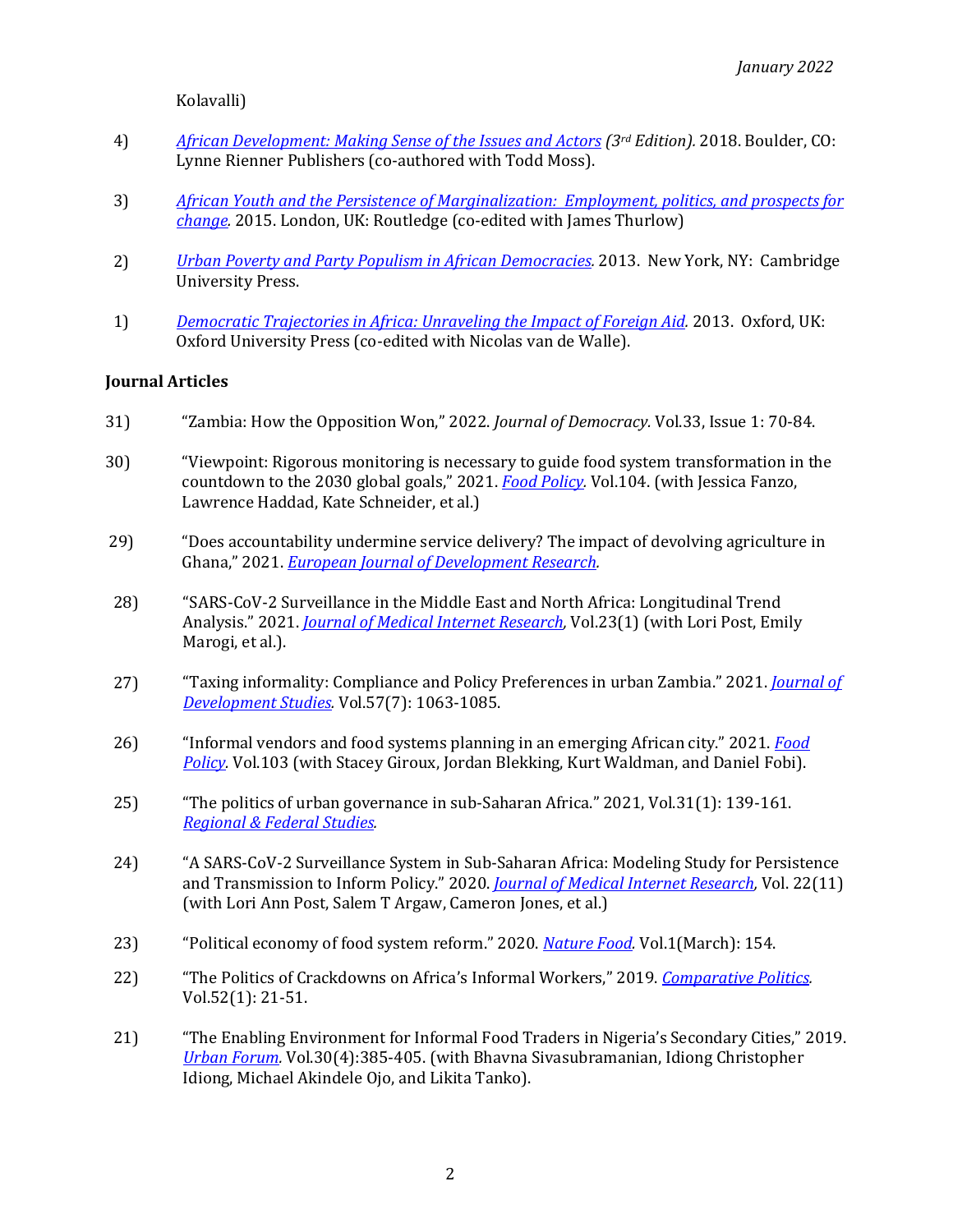- 20) "Delivering More with Less? Subnational Service Provision in Low Capacity States," 2019. *[Studies in Comparative and International Development.](https://link.springer.com/article/10.1007%2Fs12116-018-9276-z)* Vol.54(1): 133-163. (with Jordan Kyle).
- 19) "The Kaleidoscope Model of Policy Change: Applications to food security policy in Zambia," 2018, *[World Development.](https://www.sciencedirect.com/science/article/pii/S0305750X18301232?via%3Dihub)* Vol.109: 101-120. (with Steve Haggblade, Suresh Babu, Sheryl Hendriks, and David Mather).
- 18) "Democracy, Decentralization, and District Proliferation: The Case of Ghana," 2017, *[Political](https://www.sciencedirect.com/science/article/abs/pii/S0962629816301469?via%3Dihub)  [Geography.](https://www.sciencedirect.com/science/article/abs/pii/S0962629816301469?via%3Dihub)* Vol.59: 47-60.
- 17) "The Political Economy of Africa's Emergent Middle Class: Retrospect and Prospects," 2015, *[Journal of International Development.](https://onlinelibrary.wiley.com/doi/10.1002/jid.3110)* Vol.27(5): 568-587. (Special issue editor)
- 16) "Matching Concepts with Measurement: Who Belongs to Africa's Middle Class?" 2015, *[Journal of International Development](https://onlinelibrary.wiley.com/doi/10.1002/jid.3105)*, Vol.27(5): 588-608(with James Thurlow and Dumebi Ubogu).
- 15) "The Middle Class and Democratic Consolidation in Zambia," 2015, *[Journal of International](https://onlinelibrary.wiley.com/doi/10.1002/jid.3101)  [Development](https://onlinelibrary.wiley.com/doi/10.1002/jid.3101)*, Vol.27(5): 693-715.
- 14) "Young Populations in Young Democracies: Generational Voting Behavior in sub-Saharan Africa." 2014. *[Democratization](https://www.tandfonline.com/doi/abs/10.1080/13510347.2013.793673)* (with Daniela Casale). Vol.21, Issue 6: 1172-1194.
- 13) "Urban Governance and Service Delivery in African Cities: The Role of Politics and Policies." 2014. *[Development Policy Review,](https://onlinelibrary.wiley.com/doi/10.1111/dpr.12066)* Vol.32, Issue S1:3-17. (Special issue editor)
- 12) "Strategies of Subversion in Vertically-Divided Contexts: Decentralization and Urban Service Delivery in Senegal." 2014. *[Development Policy Review,](https://onlinelibrary.wiley.com/doi/10.1111/dpr.12069)* Vol.32, Issue S1:61-80.
- 11) "Aiding Government Effectiveness in Developing Countries: Introduction to the Special Symposium." 2014. *[Public Administration and Development,](https://onlinelibrary.wiley.com/doi/10.1002/pad.1694)* Vol. 34(3): 141-148. (with Rachel Gisselquist).
- 10) "Compromise and Contestation: Understanding the Drivers and Implications of Coalition Behavior in Africa." 2014. *[Journal of African Elections,](https://journals.co.za/doi/abs/10.10520/EJC158412)* Vol.13(1): 43-65.
- 9) "Continuity and Change in Senegalese Party Politics: Lessons from the 2012 Elections," 2013. *[African Affairs.](https://academic.oup.com/afraf/article-abstract/112/449/623/100746?redirectedFrom=fulltext)* Vol. 112, No. 449: 623-645.
- 8) "Do Electoral Coalitions Facilitate Democratic Consolidation in Africa?" 2013. *[Party Politics.](https://journals.sagepub.com/doi/10.1177/1354068811410369)*  Vol.19, No.5: 735-757.
- 7) "Opposition Parties and the Urban Poor in African Democracies," November 2012. *[Comparative Political Studies.](https://journals.sagepub.com/doi/10.1177/0010414012437166)* Vol. 45, Issue 11: 1351-1377.
- 6) "The Political Economy of Green Growth: Cases from Southern Africa," 2012. *[Public](https://onlinelibrary.wiley.com/doi/10.1002/pad.1619)  [Administration and Development.](https://onlinelibrary.wiley.com/doi/10.1002/pad.1619)* Vol. 32: 215-228 (with James Thurlow and Finn Tarp).
- 5) "In the Shadow of the City: Africa's Urban Poor in Opposition Strongholds," 2011. *[Journal](https://www.cambridge.org/core/journals/journal-of-modern-african-studies/article/abs/in-the-shadow-of-the-city-africas-urban-poor-in-opposition-strongholds/74D56E8A92F460D747BBC9684E45D3A5)  [of Modern African Studies,](https://www.cambridge.org/core/journals/journal-of-modern-african-studies/article/abs/in-the-shadow-of-the-city-africas-urban-poor-in-opposition-strongholds/74D56E8A92F460D747BBC9684E45D3A5)* Vol. 49, No.1: 141-166.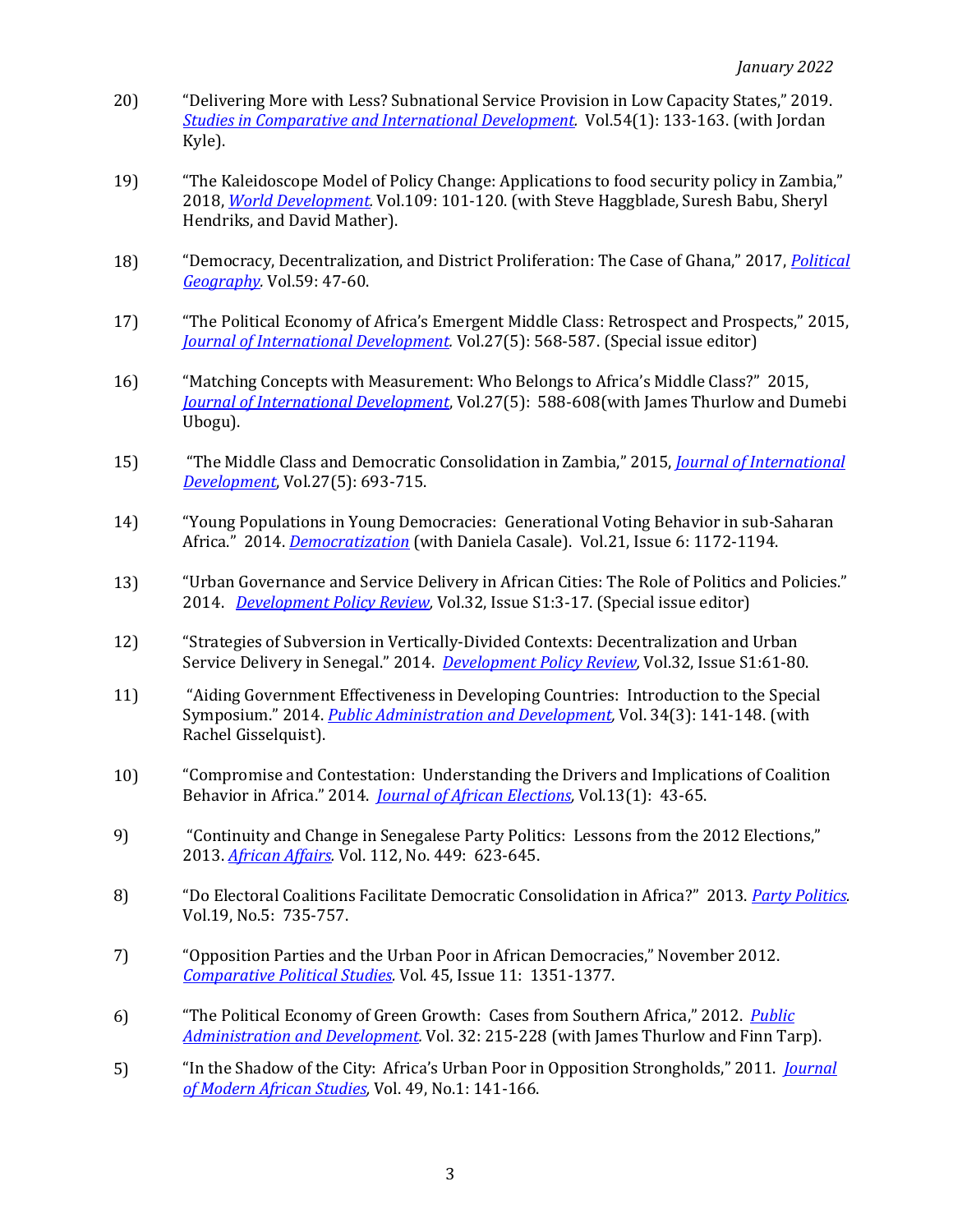- 4) "The Political Economy of Policies for Smallholder Agriculture," 2010. *[World Development,](https://www.sciencedirect.com/science/article/abs/pii/S0305750X10000975?via%3Dihub)*  Vol.38, Issue 10: 1442-1452 (with Regina Birner).
- 3) "Agricultural Strategy Development in West Africa: The False Promise of Participation?" 2010. *[Development Policy Review,](https://onlinelibrary.wiley.com/doi/10.1111/j.1467-7679.2010.00476.x)* Vol. 28, No.1: 97-115 (with Regina Birner).
- 2) "The Benefits of Frame Resonance Disputes for Transnational Movements: The Case of Botswana's Central Kalahari Game Reserve," 2009. *[Social Movement Studies](https://www.tandfonline.com/doi/abs/10.1080/14742830802591168)*, Vol.8, Issue 1: 53-70.
- 1) "Biofortified Foods and Crops in West Africa: Mali and Burkina Faso." 2007. *AgBioForum,*  Vol.10(3):1-9. (with Regina Birner, Sanibé Abel Kone, Nicolas Linacre, and Danielle Resnick)

### **Book Chapters**

- 27) "Resilience: From Policy Responses to Resilient Policy Systems," chapter 2 in Jo Swinnen and John McDermott (eds), *Global Food Policy Report 2021: Transforming Food Systems after Covid-19.* Washington, DC: IFPRI. (with John McDermott and Nichola Naylor).
- 26) "The political economy of agricultural policy in Africa: Implications for agrifood system transformation," 2020, chapter 14 in Danielle Resnick, Xinshen Diao, and Getaw Tadesse (eds.), *Sustaining Africa's agrifood system transformation: The role of public policies.* Washington, DC: IFPRI.
- 25) "Urban food systems and diets, nutrition, and health of the poor: Challenges, opportunities, and research gaps," 2020, in Jonathan Crush, Bruce Frayne, and Gareth Haysom (eds.), *International Handbook on Urban Food Security in the Global South.* Cheltenham: Edward Elgar (with Marie Ruel, Jef Leroy, Olivier Ecker, Manual Hernandez, and James Thurlow)
- 24) "Nepal's Changing Governance Structure and Implications for Agricultural Development," 2019, in Ganesh Thapa, Anjani Kumar, and P.K. Joshi (eds.), *Agricultural Transformation in Nepal: Trends, Prospects, and Policy Options* Springer. (with Jordan Kyle)
- 23) "Urban politics in Africa," 2019 in Gabrielle Lynch and Peter von Doepp (eds.), *The Routledge Handbook of African Democratization.* New York and London: Routledge.
- 22) "Trouble Makers, Bystanders, and Pathbreakers: The Political Participation of African Youth," 2019, chapter in *Youth and Jobs in Rural Africa: Beyond Stylized Facts,* James Thurlow and Valerie Mueller (eds), Oxford University Press.
- 21) "Strong democracy, weak state: The political economy of Ghana's stalled structural transformation," chapter 3 in Xinshen Diao, Peter Hazell, Shashi Kolavalli, and Danielle Resnick (eds.), *Ghana's economic and agricultural transformation: Past performance and future prospects.* Oxford, UK: Oxford University Press.
- 20) "Conclusion," chapter 10 in Xinshen Diao, Peter Hazell, Shashi Kolavalli, and Danielle Resnick (eds.), *Ghana's economic and agricultural transformation: Past performance and future prospects.* Oxford, UK: Oxford University Press. (with Xinshen Diao, Peter Hazell, and Shashi Kolavalli)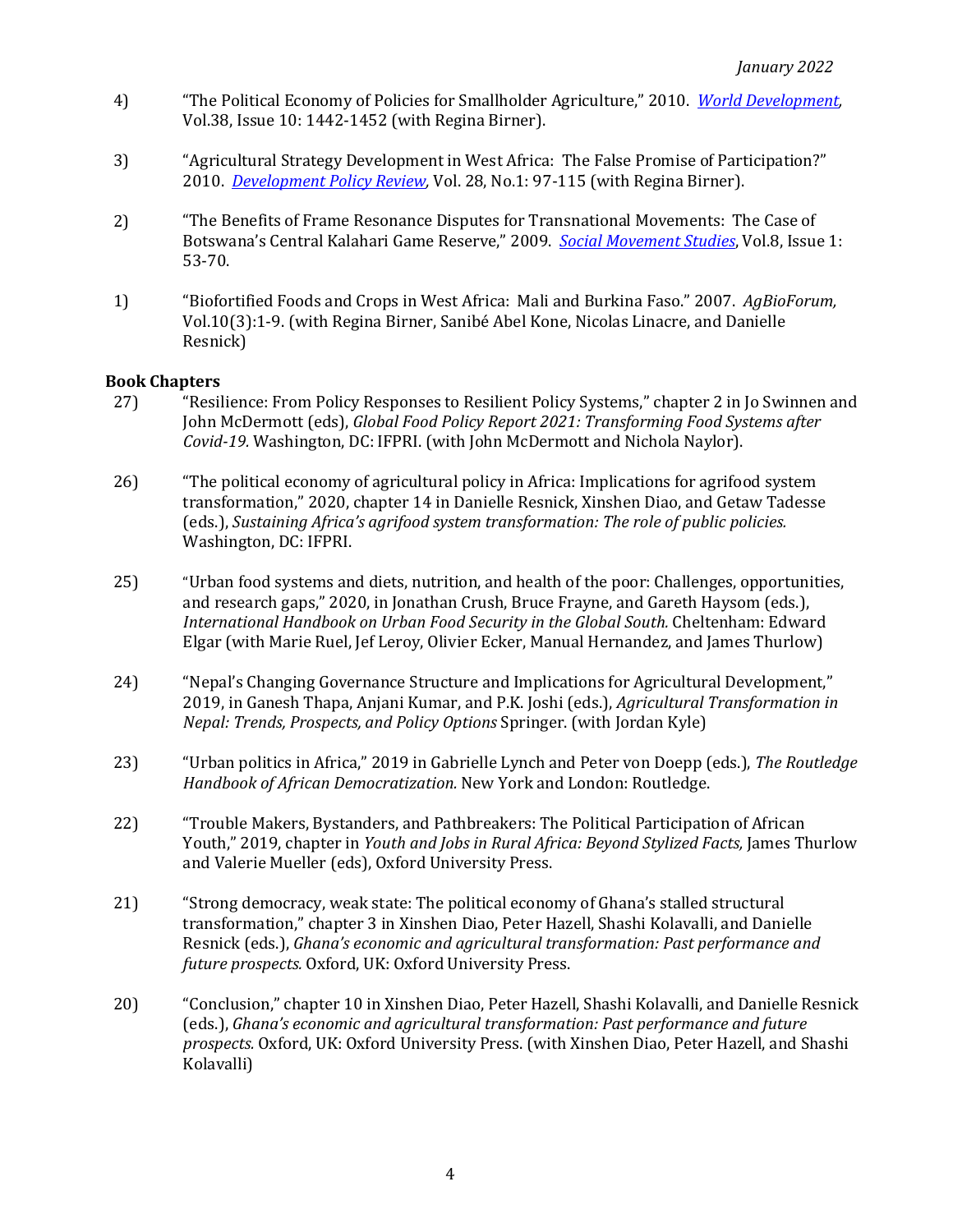- 19) "Introduction," chapter 1 in Xinshen Diao, Peter Hazell, Shashi Kolavalli, and Danielle Resnick (eds.), *Ghana's economic and agricultural transformation: Past performance and future prospects.* Oxford, UK: Oxford University Press. (with Xinshen Diao, Peter Hazell, and Shashi Kolavalli)
- 18) "Governance and Rural Revitalization," 2019, chapter in *Global Food Policy Report.*  Washington, DC: IFPRI. (with Katrina Kosec)
- 17) "The influence of populist leaders on African democracy," 2019, chapter 17 in Carlos de la Torre (ed.), *The Routledge Handbook of Global Populism.* New York and London: Routledge.
- 16) "The policymaking process and its stages: Introducing the Kaleidoscope Model for food security policy analysis," 2019, chapter in Sheryl Hendriks (ed.), *Food Security Policy, Evaluation and Impact Assessment.* Abington, UK: Routledge (with Suresh Babu and Steve Haggblade)
- 15) "Foreign Aid and Democratization in Developing Countries," 2018, chapter 20 in Nicolas van de Walle and Carol Lancaster (eds.), *Oxford Handbook of the Politics of Development.* Oxford, UK: Oxford University Press.
- 14) "Contemporary Populist Strategies across African Democracies: Comparative Analysis for Conceptual Clarity," 2017, chapter 5 in Cristóbal Kaltwasser, Pierre Ostiguy, Paul Taggart (eds.). *Oxford Handbook on Populism*, . Oxford, UK: Oxford University Press.
- 13) "The Political Economy of Zambia's Recovery: Structural Change without Transformation?" 2017, chapter in M. McMillan, D. Rodrik and C. Sepúlveda (eds.), *Structural Change, Fundamentals and Growth.* Washington, DC USA: IFPRI. (with James Thurlow)
- 12) "Urban Food Security and Safety in Africa: Role of Governance and the Informal Economy," 2017. *Global Food Policy Report.* Washington, DC: IFPRI.
- 11) "Devolution in Pakistan: Implications for Agriculture and Rural Development," 2016, chapter 9 in David Spielman, Sohail Malik, Paul Dorosh, and Nuzhat Ahmad (eds), *Agriculture and the Rural Economy in Pakistan: Issues, Outlooks, and Policy Priorities*. Washington, DC: IFPRI (with Abdul Wajid Rana).
- 10) "Varieties of African Populism in Comparative Perspective," 2015, chapter 11 in Carlos de la Torre (ed.), *The Promise and Perils of Populism: Global Perspectives,* University of Kentucky Press: 317-347.
- 9) "Protesting for a better tomorrow? Youth mobilization in Africa," 2015, chapter 3 in Danielle Resnick and James Thurlow (eds.), *African Youth and the Persistence of Marginalization: Employment, politics, and prospects for change.* London, UK: Routledge.
- 8) "The Political Economy of Food Price Policy in Senegal," 2014. Chapter 14 in Per Pinstrup-Andersen (ed.), *Food Price Policy in an Era of Market Instability: A Political Economy Analysis.*  Oxford, UK: Oxford University Press: 296-318.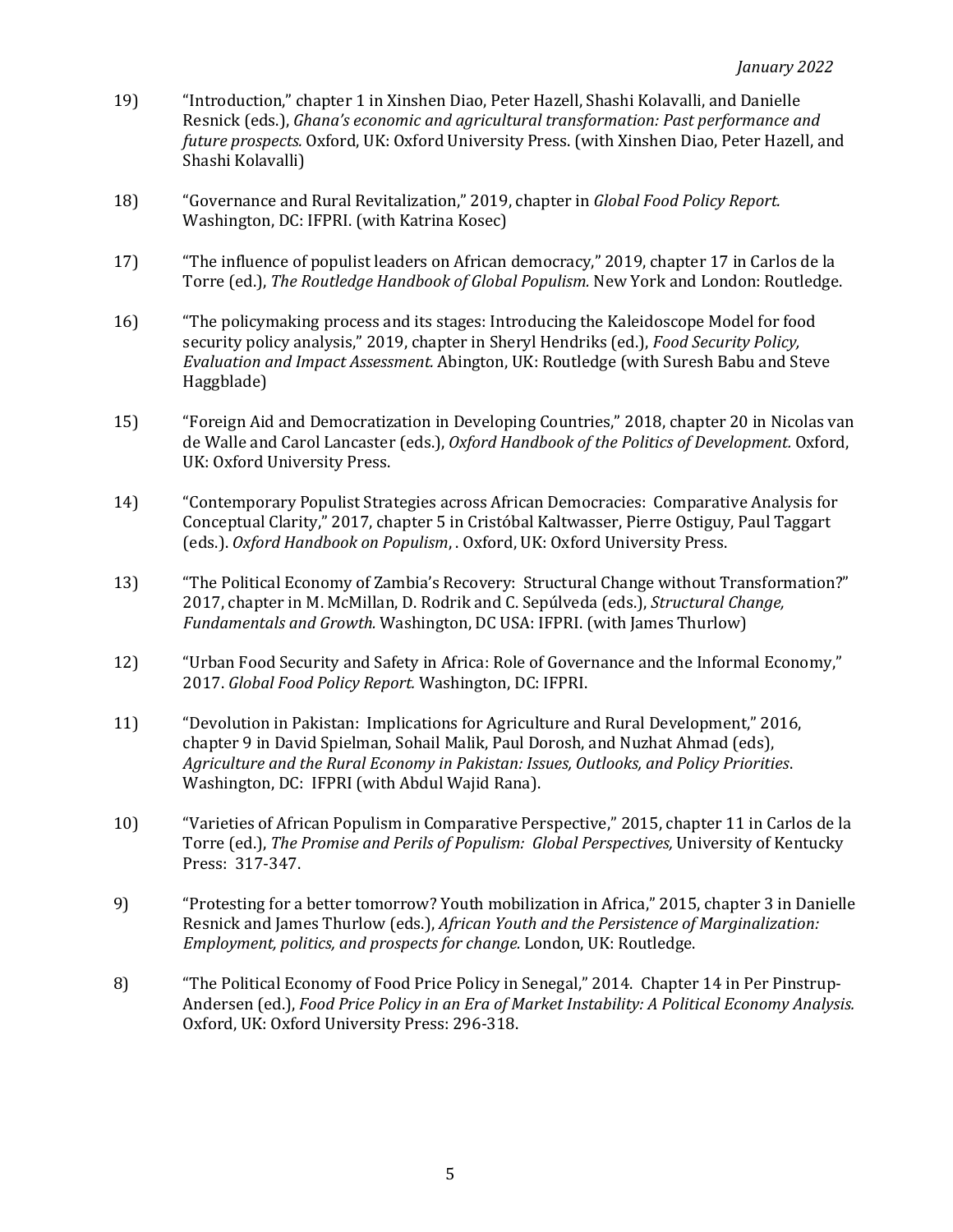- 7) "Africa in Contemporary Perspective," 2014. Chapter 6 (Part V) in *Concise Encyclopedia of Comparative Sociology*, edited by Masamichi Sasaki, Jack Goldstone, and Ekkart Zimmermann. Leiden, The Netherlands: Brill Academic Publishers (with Nicolas van de Walle): 593-612.
- 6) Introduction: Why Foreign Aid and Democracy? Why Africa?" 2013. Chapter 1 in Danielle Resnick and Nicolas van de Walle, *Democratic Trajectories in Africa: Unraveling the Impact of Foreign Aid.* Oxford, UK: Oxford University Press.
- 5) "Democratization in Africa: What Role for External Actors," 2013. Chapter 2 in Danielle Resnick and Nicolas van de Walle, *Democratic Trajectories in Africa: Unraveling the Impact of Foreign Aid.* Oxford, UK: Oxford University Press.
- 4) "Two Steps Forward, One Step Back: The Limits of Foreign Aid on Malawi's Democratic Consolidation," 2013. Chapter 5 in Danielle Resnick and Nicolas van de Walle, *Democratic Trajectories in Africa: Unraveling the Impact of Foreign Aid.* Oxford, UK: Oxford University Press.
- 3) "The Political Economy of Green Growth: Food, Fuel, and Electricity in Southern Africa," 2012. Chapter 3 in Jose Puppim de Oliveira (ed.), *Green Economy and Good Governance for Sustainable Development: Views from Different Angles.* Tokyo: United Nations University Press (with James Thurlow and Finn Tarp)
- 2) "Development Strategies, Macroeconomic Policies, and the Agricultural Sector in Zambia," 2009, chapter 9.8 in Per Pinstrup-Andersen and Fuzhi Cheng (eds.), *Food Policy for Developing Countries: The Role of Government in Global, National, and Local Food Systems,*  Cornell University Press: Ithaca, NY (with James Thurlow).
- 1) "Country-Level Assessment of Selected MDGs: Ethiopia and Zambia," 2006. Chapter 3 in *Agriculture and Achieving the Millennium Development Goals*, World Bank: Washington, D.C. (with Xinshen Diao and James Thurlow).

### **Books Reviews**

- 3) "Erin Acampo Hern. Developing States, Shaping Citizenship: Service Delivery and Political Participation in Zambia." *Journal of Southern African Studies,* 2021.
- 2) "Matthew Rhodes-Purdy. Regime support Beyond the Balance Sheet: Participation and Policy Performance in Latin America." *Populism,* vol.3(2): 319-321.
- 1) "Peter VonDoepp. Judicial Politics in New Democracies: Cases from Southern Africa." *African Studies Quarterly*, vol. 13, no. 1-2, 2012: 166-168.

## **Working Papers and Policy Briefs (selected)**

- "[Political economy of wheat value chains in post-revolution Sudan](https://www.ifpri.org/publication/political-economy-wheat-value-chains-post-revolution-sudan)," 2021. Sudan Strategy Support Working Paper No.1. Washington, DC: IFPRI.
- "Party Cadres, the Politicisation of Local Government and Zambia's 2021 Elections," 2021. (with Nicole Beardsworth, Alistair Fraser, and Gilbert Siame). [Zambia Electoral Analysis Project Briefing](https://saipar.org/wp-content/uploads/2021/12/ZAMBIA-ELECTORAL-ANALYSIS-PROJECT06.pdf)  [Paper 6.](https://saipar.org/wp-content/uploads/2021/12/ZAMBIA-ELECTORAL-ANALYSIS-PROJECT06.pdf) London, UK: Westminster Foundation for Democracy.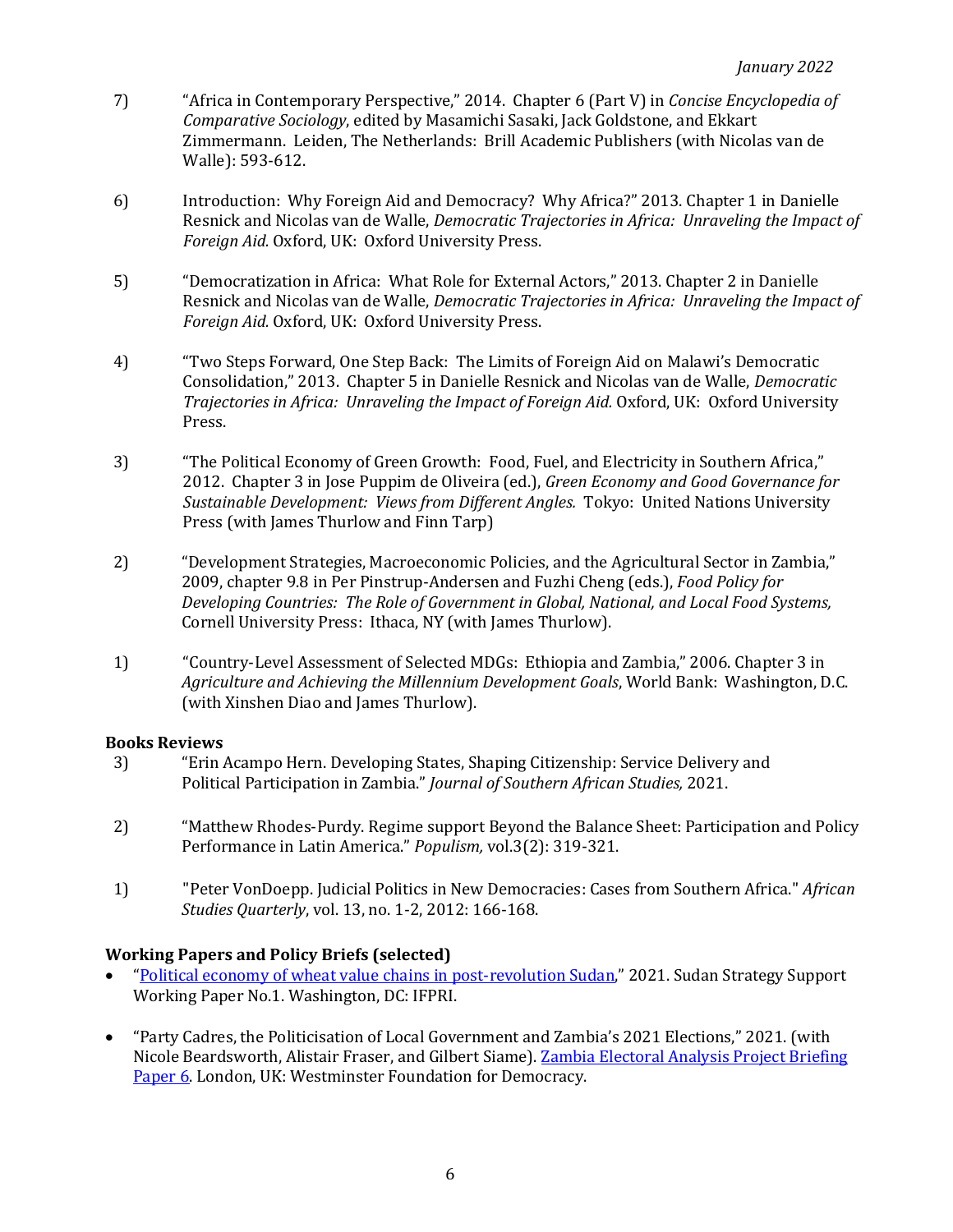- "[Enabling Environments for Nutrition Advocacy: A Comparison of Infant](https://www.ifpri.org/publication/enabling-environments-nutrition-advocacy-comparison-infant-and-young-child-feeding-and) and Young Child Feed and [Food Fortification in Nigeria](https://www.ifpri.org/publication/enabling-environments-nutrition-advocacy-comparison-infant-and-young-child-feeding-and)," 2021. (with Kola Anigo and Olufolakemi Mercy Anjorin). IFPRI Discussion Paper 02503. Washington, DC: IFPRI.
- "[Cities and dominance: Urban strategies for political settlement maintenance and change-](https://www.effective-states.org/wp-content/uploads/working_papers/final-pdfs/esid_wp_136_hinfelaar_resnick_sishuwa.pdf) Zambia [case study](https://www.effective-states.org/wp-content/uploads/working_papers/final-pdfs/esid_wp_136_hinfelaar_resnick_sishuwa.pdf)" 2020. (with Marja Hinfelaar and Sishuwa Sishuwa). Effective States and Inclusive Development (ESID) Working Paper No.136. Manchester, UK: ESID.
- "[The Political Economy of Deepening Decentralization in Zambia,](https://www.ifpri.org/publication/deepening-decentralization-zambia-political-economy-constraints-and-opportunities-reform)" 2019. (with Gilbert Siame and Bhavna Sivasubramanian). IFPRI Discussion Paper 01893. Washington, DC: IFPRI.
- ["Smallholder Farmers' and other Agriculture Sector Stakeholders' Priorities for Government](https://www.canr.msu.edu/resources/smallholder-farmers-and-other-agricultural-sector-stakeholders-priorities-for-government-spending-evidence-from-zambia)  [Spending: Evidence from Zambia](https://www.canr.msu.edu/resources/smallholder-farmers-and-other-agricultural-sector-stakeholders-priorities-for-government-spending-evidence-from-zambia)" (with Nicole Mason, Auckland Kuteya, Vicenzina Caputo, Mywish Maredia, Robert Shupp, and Hambulo Ngoma). East Lansing, MI: Michigan State University.

# **AWARDS, GRANTS, AND FELLOWSHIPS**

- **USAID**, COVID-19 Funding, \$250,000 (2020)
- **CGIAR Policies, Institutions and Markets Cluster Leader***,* Political Economy of Policy Processes, \$1.2 million (2016-2022)
- **International Growth Centre Grant Recipient***,* Political Economy of Decentralization in Zambia, \$50,000 (2018)
- **International Growth Centre Grant Recipient,** Urban Informality, Tax Compliance, and Accountability in Zambia, \$53,000 (2017)
- **Clarence Stone Scholar Award Recipient***,* American Political Science Association (2016) o Awarded to promising young scholar working in the field of urban and local politics
- **Grand Prize Winner***,* "Slums and Urban Poverty in the Developing World" Research Paper Competition sponsored by World Bank and USAID (2010)
- **Andrew W. Mellon Foundation Dissertation Completion Fellowship**, Cornell University (2009- 2010)
- **International Dissertation Research Fellowship**, Social Science Research Council (2008-2009)
- **Multi-Country Research Fellowship***,* Council of American Overseas Research Centers (2008)
- **Mario Einaudi Research Travel Grant***,* Cornell University (2008)
- **George Kahin Prize**, Cornell University, awarded to a PhD student beginning dissertation work of great promise in international relations/studies (2008)
- **Russell Sage Fellowship** for graduate study at Cornell University (2005-2009)
- **Africa Prize** from Georgetown University for outstanding scholarship in African Studies (2002)

# **SELECTED COMMUNICATIONS AND OUTREACH (SELECTED) Blogs**

- **African democracy in 2022: 3 elections to watch,** Brookings Institution (December 2021). [https://www.brookings.edu/blog/africa-in-focus/2021/12/29/african-democracy-in-2022-3](https://www.brookings.edu/blog/africa-in-focus/2021/12/29/african-democracy-in-2022-3-elections-to-watch/) [elections-to-watch/](https://www.brookings.edu/blog/africa-in-focus/2021/12/29/african-democracy-in-2022-3-elections-to-watch/)
- **South Africa's municipal elections: A referendum on political parties and local democracy**, Brookings Institution (October 2021)[. https://www.brookings.edu/blog/africa-in](https://www.brookings.edu/blog/africa-in-focus/2021/10/28/south-africas-municipal-elections-a-referendum-on-political-parties-and-local-democracy/)[focus/2021/10/28/south-africas-municipal-elections-a-referendum-on-political-parties-and-local](https://www.brookings.edu/blog/africa-in-focus/2021/10/28/south-africas-municipal-elections-a-referendum-on-political-parties-and-local-democracy/)[democracy/](https://www.brookings.edu/blog/africa-in-focus/2021/10/28/south-africas-municipal-elections-a-referendum-on-political-parties-and-local-democracy/)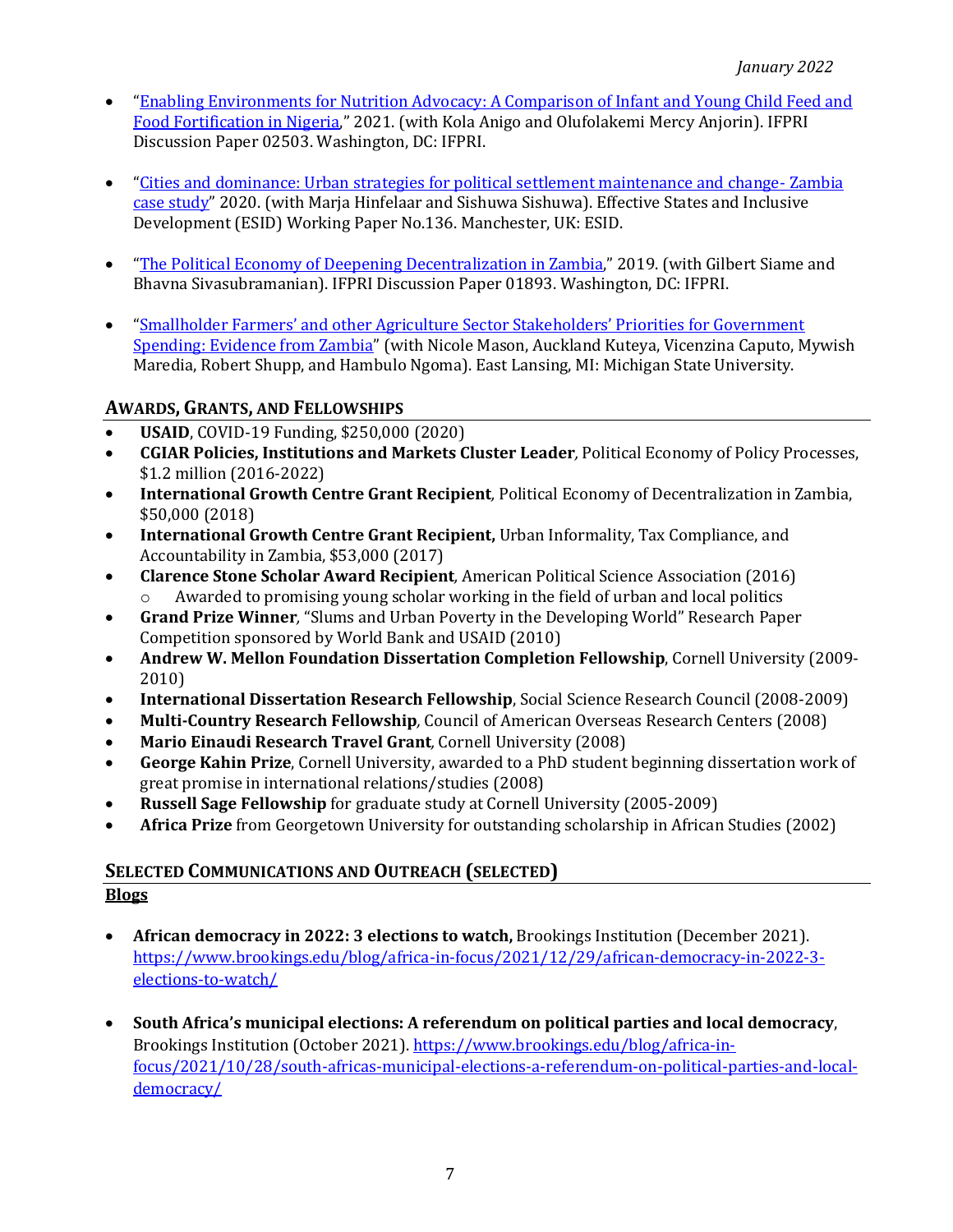- **Zambia has an election this week. Here's what you need to know,** Washington Post (August 2021)[. https://www.washingtonpost.com/politics/2021/08/11/zambia-has-an-election-this-week](https://www.washingtonpost.com/politics/2021/08/11/zambia-has-an-election-this-week-heres-what-you-need-know/)[heres-what-you-need-know/](https://www.washingtonpost.com/politics/2021/08/11/zambia-has-an-election-this-week-heres-what-you-need-know/)
- **Trust in science and in government plays a crucial role in COVID-19 responses,** IFPRI blog (June 2020)[. https://www.ifpri.org/blog/trust-science-and-government-plays-crucial-role-covid-](https://www.ifpri.org/blog/trust-science-and-government-plays-crucial-role-covid-19-response)[19-response](https://www.ifpri.org/blog/trust-science-and-government-plays-crucial-role-covid-19-response)
- **Covid-19 lockdowns threaten Africa's vital informal food trade,** IFPRI blog, (March 2020), <https://www.ifpri.org/blog/covid-19-lockdowns-threaten-africas-vital-informal-urban-food-trade>
- **Africa's Litigated Democracy**, Project Syndicate (February 2020), [https://www.project](https://www.project-syndicate.org/commentary/africa-presidential-election-reruns-four-lessons-by-bob-baulch-and-danielle-resnick-2020-02)[syndicate.org/commentary/africa-presidential-election-reruns-four-lessons-by-bob-baulch-and](https://www.project-syndicate.org/commentary/africa-presidential-election-reruns-four-lessons-by-bob-baulch-and-danielle-resnick-2020-02)[danielle-resnick-2020-02](https://www.project-syndicate.org/commentary/africa-presidential-election-reruns-four-lessons-by-bob-baulch-and-danielle-resnick-2020-02)
- **The politics of strengthening local government: Lessons from Zambia,** International Growth Centre Blog, (October 2019), [https://www.theigc.org/blog/the-politics-of-strengthening-local](https://www.theigc.org/blog/the-politics-of-strengthening-local-government/)[government/](https://www.theigc.org/blog/the-politics-of-strengthening-local-government/)
- **Informal traders in Africa's cities: Coopted, coerced or just neglected?**, IFPRI Blog, (October 2019), <http://www.ifpri.org/blog/informal-traders-africas-cities-coopted-coerced-or-just-neglected>
- **State capacity and agricultural service provision: The case of rural Nepal**, Agrilinks (February 2019)[, https://www.agrilinks.org/post/state-capacity-and-agricultural-service-provision-case](https://www.agrilinks.org/post/state-capacity-and-agricultural-service-provision-case-rural-nepal)[rural-nepal](https://www.agrilinks.org/post/state-capacity-and-agricultural-service-provision-case-rural-nepal)
- **Informal workers and taxation in Zambia: Who pays and does it make a difference?**, International Growth Centre Blog, (December 2018), [https://www.theigc.org/blog/informal](https://www.theigc.org/blog/informal-workers-and-taxation-in-zambia-who-pays-and-does-it-make-a-difference/)[workers-and-taxation-in-zambia-who-pays-and-does-it-make-a-difference/](https://www.theigc.org/blog/informal-workers-and-taxation-in-zambia-who-pays-and-does-it-make-a-difference/)
- Nepal's Federal Transition: What are the implications for agricultural governance?, Agrilinks (June 2018)[, https://www.agrilinks.org/post/nepals-federal-transition-what-are-implications](https://www.agrilinks.org/post/nepals-federal-transition-what-are-implications-agricultural-governance)[agricultural-governance](https://www.agrilinks.org/post/nepals-federal-transition-what-are-implications-agricultural-governance)
- **Is Ghana serious about decentralization,** IFPRI Blog (April 2018), <http://www.ifpri.org/blog/ghana-serious-about-decentralization>
- **Politics in the Time of Cholera**, IFPRI Blog (January 2018), [http://www.ifpri.org/blog/politics](http://www.ifpri.org/blog/politics-time-cholera-zambias-u-turn-street-vending)[time-cholera-zambias-u-turn-street-vending](http://www.ifpri.org/blog/politics-time-cholera-zambias-u-turn-street-vending)
- **Why brutalizing food vendors hits Africa's growing cities where it hurts,** IFPRI Blog (April 2017)[, http://www.ifpri.org/blog/why-brutalizing-food-vendors-hits-africas-growing-cities-where](http://www.ifpri.org/blog/why-brutalizing-food-vendors-hits-africas-growing-cities-where-it-hurts)[it-hurts](http://www.ifpri.org/blog/why-brutalizing-food-vendors-hits-africas-growing-cities-where-it-hurts)
- **Zambia's 2016 Elections: Democracy Hovering on the Precipice**, The Conversation, Newsweek, Huffington Post, RealClear Politics (August 2016), [https://theconversation.com/zambias-2016](https://theconversation.com/zambias-2016-elections-democracy-hovering-on-the-precipice-63605) [elections-democracy-hovering-on-the-precipice-63605](https://theconversation.com/zambias-2016-elections-democracy-hovering-on-the-precipice-63605)

## **Television, Radio, and Podcasts**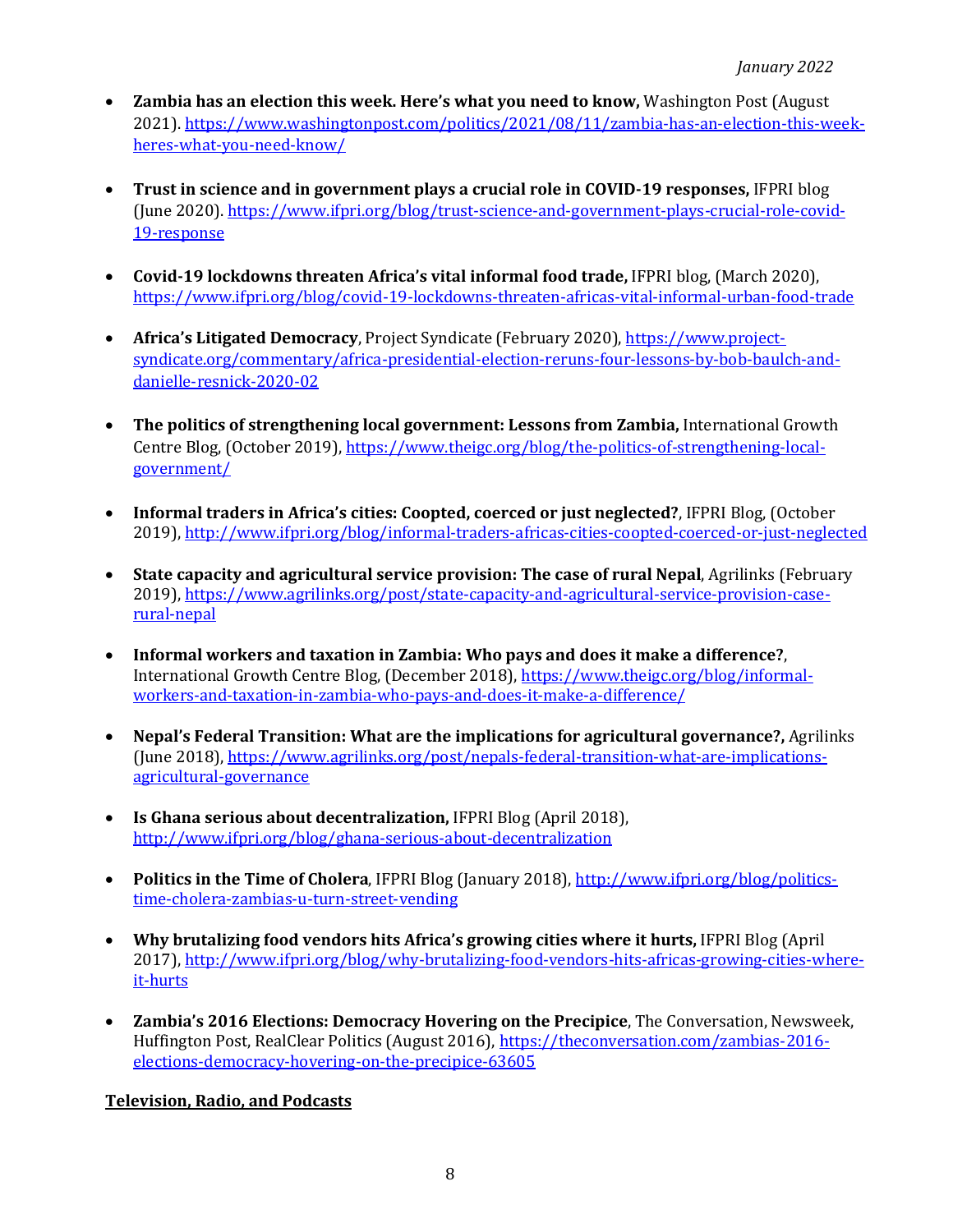- **Populism Rising,** CSIS Into Africa Podcast, <https://www.csis.org/podcasts/africa/populism-rising>
- **Zambia's response to cholera**, Voice of America's Studio 54, <https://www.youtube.com/watch?v=7dmKMW7g5b4&feature=youtu.be>
- **The politics of cholera,** Voice of America's Healthcheck program, <https://www.voanews.com/episode/health-chat-2115116>
- **Informal Food Trade,** Voice of America's Studio 54, <https://www.youtube.com/watch?v=VSxmfPvQ2QU>

#### **Recent presentations**

- **Making Better Policies in Complex Systems: Experiences from Food Systems,** OECD (December 2021)
- **Covid-19 and Urban Food Security in Low and Middle-Income Countries,** US State Department (August 2021)
- **Transforming Food Systems after Covid-19, Launch of the Global Food Policy Report 2021,**  IFPRI, World Bank, and European Union (April, May 2021)
- **Sustaining Africa's Agrifood System Transformation: The Role of Public Policies**, African Union Commission, (November 2020)
- **Political Economy of Agriculture Policy in Africa**, Board for International Food and Agricultural Development (BIFAD), USAID, (October 2020)
- **Political Economy of Agriculture Policy in Africa**, University of Pennsylvania, (October 2020)
- **The Political Economy of COVID-19: Impacts on Agriculture and Food Policies,** IFPRI (October 2020)
- **Politics to Address COVID-19's Impact on Africa's Informal Sector**, International Growth Centre, (August 2020)
- **Building Resilient Food Systems and Agricultural Value Chains in Africa**, African Development Bank (May 2020)
- **COVID-19: Emerging Problems and Potential Country-Level Responses**, IFPRI (April 2020)
- **Urban Politics in African Cities,** Georgetown University (February 2020)
- **Youth and Jobs in Rural Africa: Beyond Stylized Facts,** IFPRI (January 2020)
- **Taxing Informality in Zambia,** American University School of International Service (December 2019)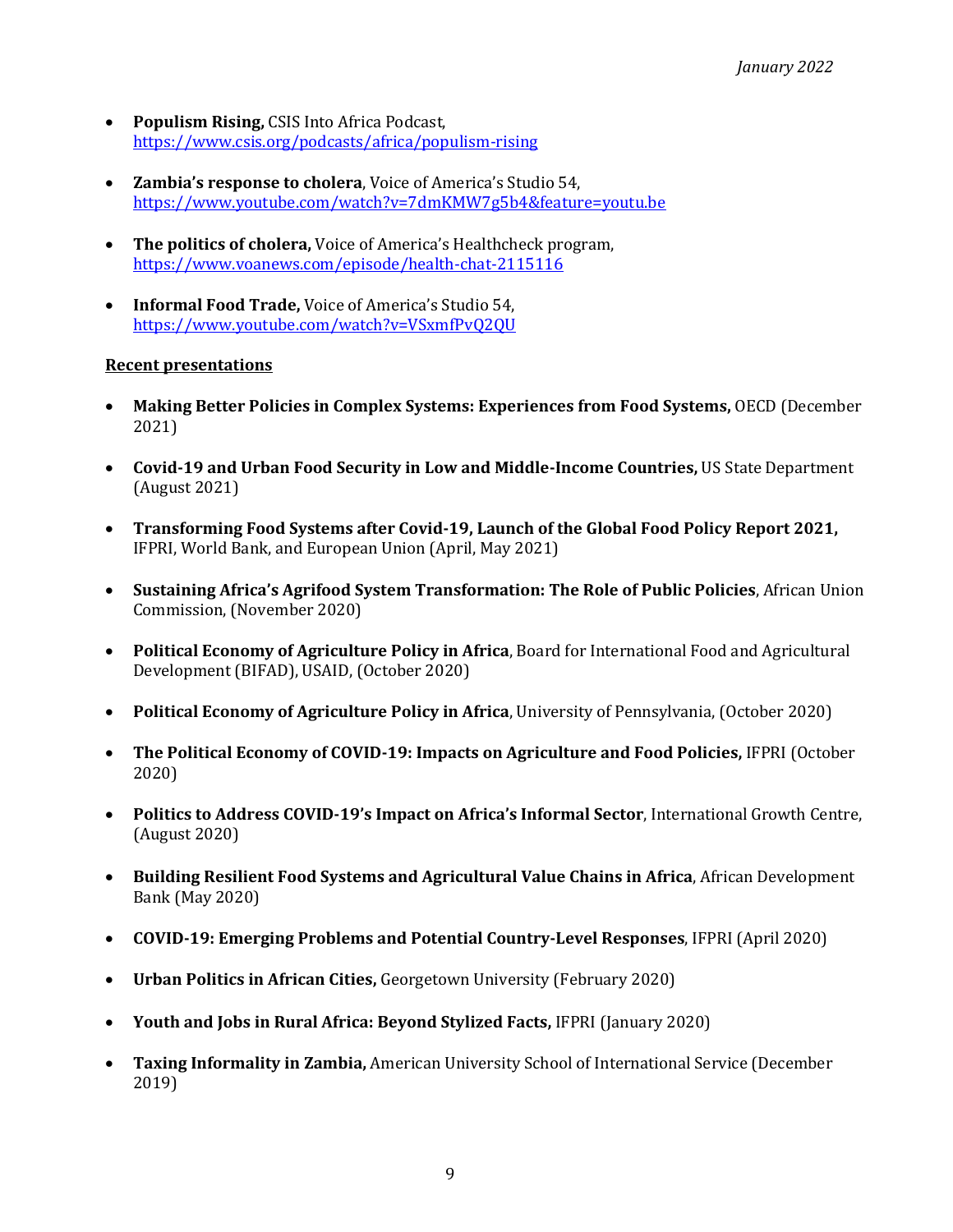- **The Politics and Governance of Africa's Urban Transformation**, University of Montreal, Canada, (November 2019)
- **The Future of Democracies,** Presentation to US National Intelligence Council (November 2019)
- **Political Economy Constraints to Deepening Decentralization in Zambia**, Presentation to Zambia's Decentralization Secretariat (December 2018)
- **Taxation of Zambia's informal sector**, Presentation to Zambia's Ministry of Finance and National Planning and the Zambian Revenue Authority, Lusaka (December 2018)
- **The Devolution Revolution: Impacts on Agricultural Service Provision**, Presentation to Ghana's Ministry of Food and Agriculture, Accra (March 2018)
- **The Impacts of Global Populism**, Presentation to US National Intelligence Council (August 2017)
- **Restructuring Nepal's Agricultural Governance**, Presentation to Nepal's Ministry of Agricultural Development, Kathmandu (January 2016)

# **SHORT-TERM CONSULTANCIES**

- **Africa Mission Command, CIA** (ongoing), various political risk assessments in Africa
- **Bertelsmann Foundation** (2021)**,** Country Expert on Zambia for the 2022 Bertelsmann Transformation Index
- **Global Alliance for Improved Nutrition** (2020-2021)**,** Member of Expert Advisory Panel for Keeping Urban Markets Working under COVID-19, with a focus on Mozambique
- **Global Panel on Agriculture and Food Systems for Nutrition** (2019-2020), Member of Lead Expert Group for Foresight 2.0 Report on *Future Food Systems: For people, our planet, and prosperity*
- **Partnership for African Social and Governance Research** (2016-2017), Expert Reviewer for project on Urban Governance and Turning African Cities Around
- **Oxford Analytica** (2014), Commissioned to analyze the political participation of Africa's youth
- **World Bank** (2008), several studies conducted for the Independent Evaluation Group

## **SERVICE**

- Editorial Board Member of journal *Populism*
- Editorial Board Member of journal *Regional and Federal Studies*
- Reviewer for following journals: *African Affairs, African Studies Quarterly, African Studies Review, Afrique Contemporaine, American Journal of Political Science, American Political Science Review, British Journal of Political Science, Cities, Comparative Politics, Comparative Political Studies, Democratization, Development and Change, Development Policy Review, European Journal of Development Research, Food Policy, Governance and Opposition, International Political Science Review, Journal of African Economies, Journal of Development Studies, Nature Food, Party Politics, Political Geography, Political Research Quarterly, Regional and Federal Studies, Review of Development*